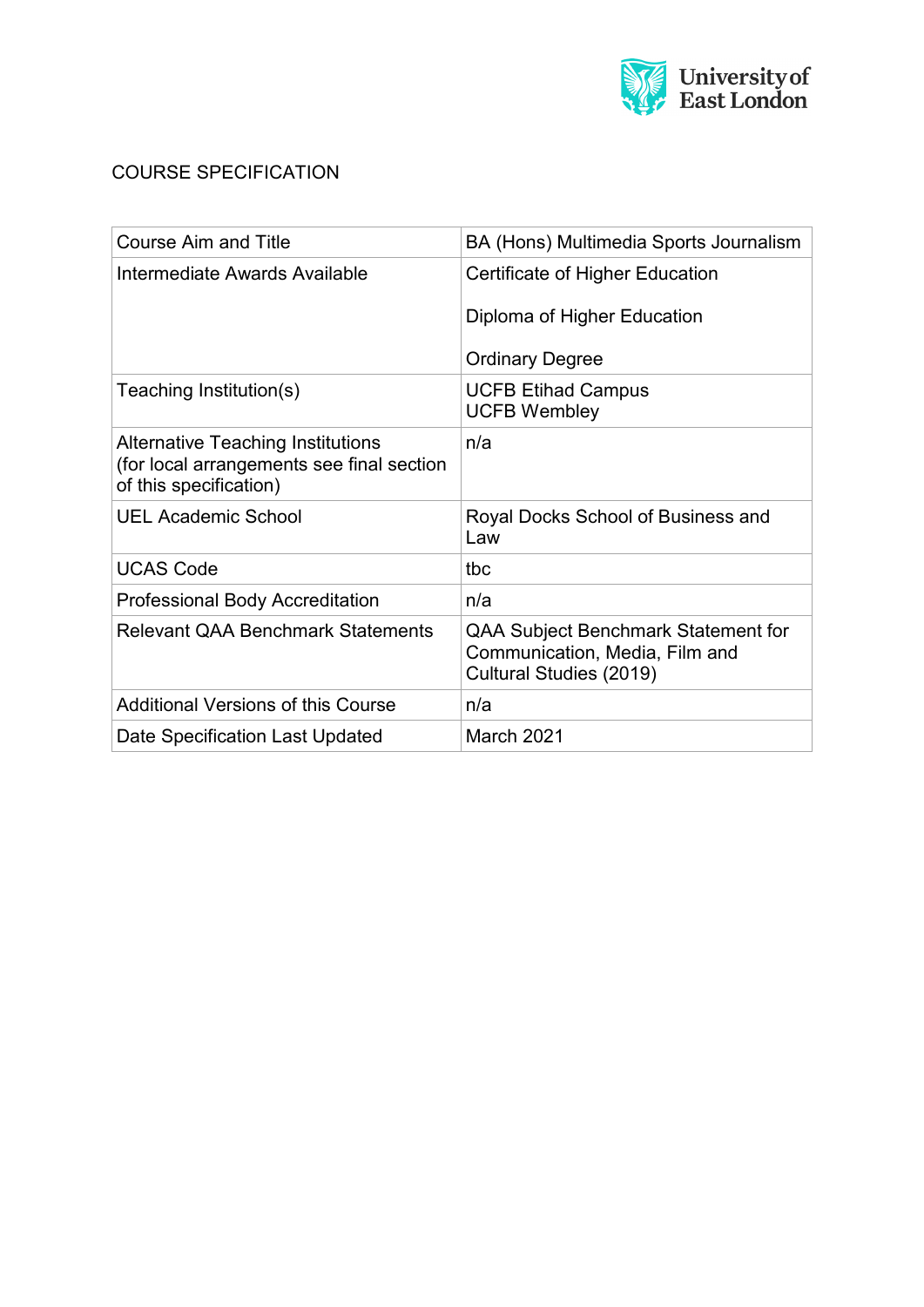

## Course Aims and Learning Outcomes

The main educational aims of the course are to:

- Prepare students for a career in sports journalism, broadcasting, publishing and media.
- Provide students with a detailed knowledge of the external context in which multimedia sports journalism takes place.
- Develop students' knowledge and understanding of legal, ethical and governance frameworks applicable to media and journalistic practice.
- Provide students with knowledge and understanding of core multimedia journalism concepts.
- Utilise distinctive delivery locations and professional relationships to provide students with unrivalled opportunities to engage with industry throughout the course.

What students will learn:

Knowledge:

- Critically appraise the structure and operation of the multimedia sports journalism industry.
- Analyse the external environment in which multimedia sports journalism takes place.
- Evaluate legal, ethical and governance frameworks applicable to media and journalistic practice in a sports context.
- Evaluate core media and journalism terms, concepts and tools.
- Appraise key techniques for gathering, developing and presenting media content in a sports context.
- Evaluate the application of a range of media platforms in a sports context.
- Critically analyse techniques and processes of broadcast course production.
- Critically analyse techniques and processes of digital journalism.
- Evaluate the attributes of a range of traditional and contemporary media platforms.

Thinking skills: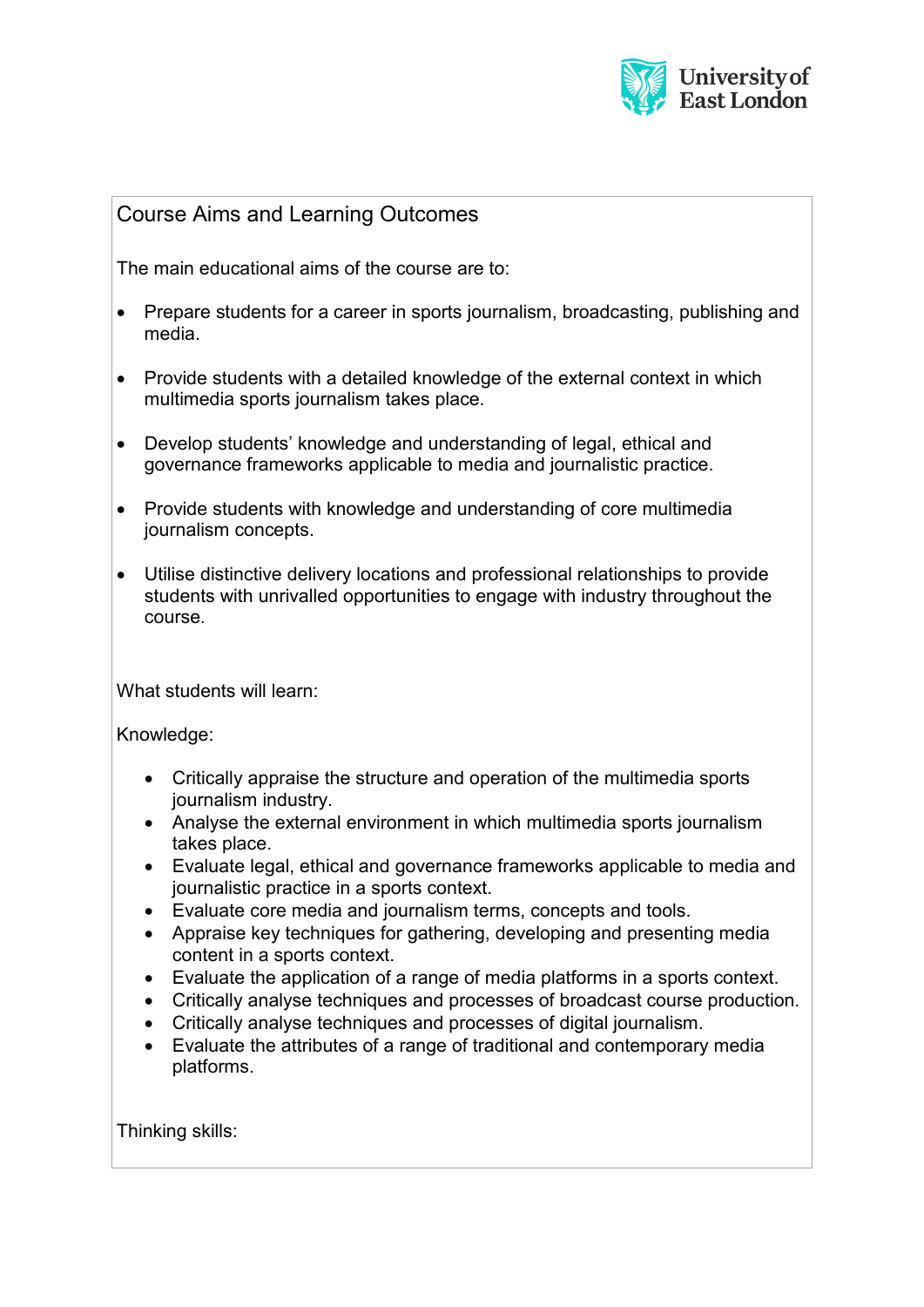

- Analyse the structure and operation of the multimedia sports journalism industry.
- Evaluate the impact of legal, ethical and governance frameworks on media and journalistic practice.
- Synthesise key sources of media and journalistic content in the sports industry.
- Critically evaluate arguments, assumptions, abstract concepts and data, to make judgements, and frame appropriate questions to achieve a solution, or identify a range of solutions to a problem.
- Demonstrate independent research, making use of scholarly reviews and primary sources.

Subject-based practical skills:

- Demonstrate competence in the application of digital, audio and visual recording techniques, equipment and software.
- Create coherent narratives from original content using contemporary broadcast and digital practices.
- Demonstrate competence in writing and editing content for a range of media platforms and audiences.

Skills for life and work (general skills):

- Engage in critical thinking, analysis, synthesis and decision-making.
- Communicate information clearly and coherently in a range of forms relevant to intended audiences.
- Work harmoniously and productively with others to achieve shared outcomes.
- Manage time effectively in order to meet deadlines and achieve performance targets.
- Identify, access, evaluate and apply electronic resources to address problems and questions.
- Collect, analyse, interpret and apply numerical data using relevant software packages and presentation methods.

# Learning and Teaching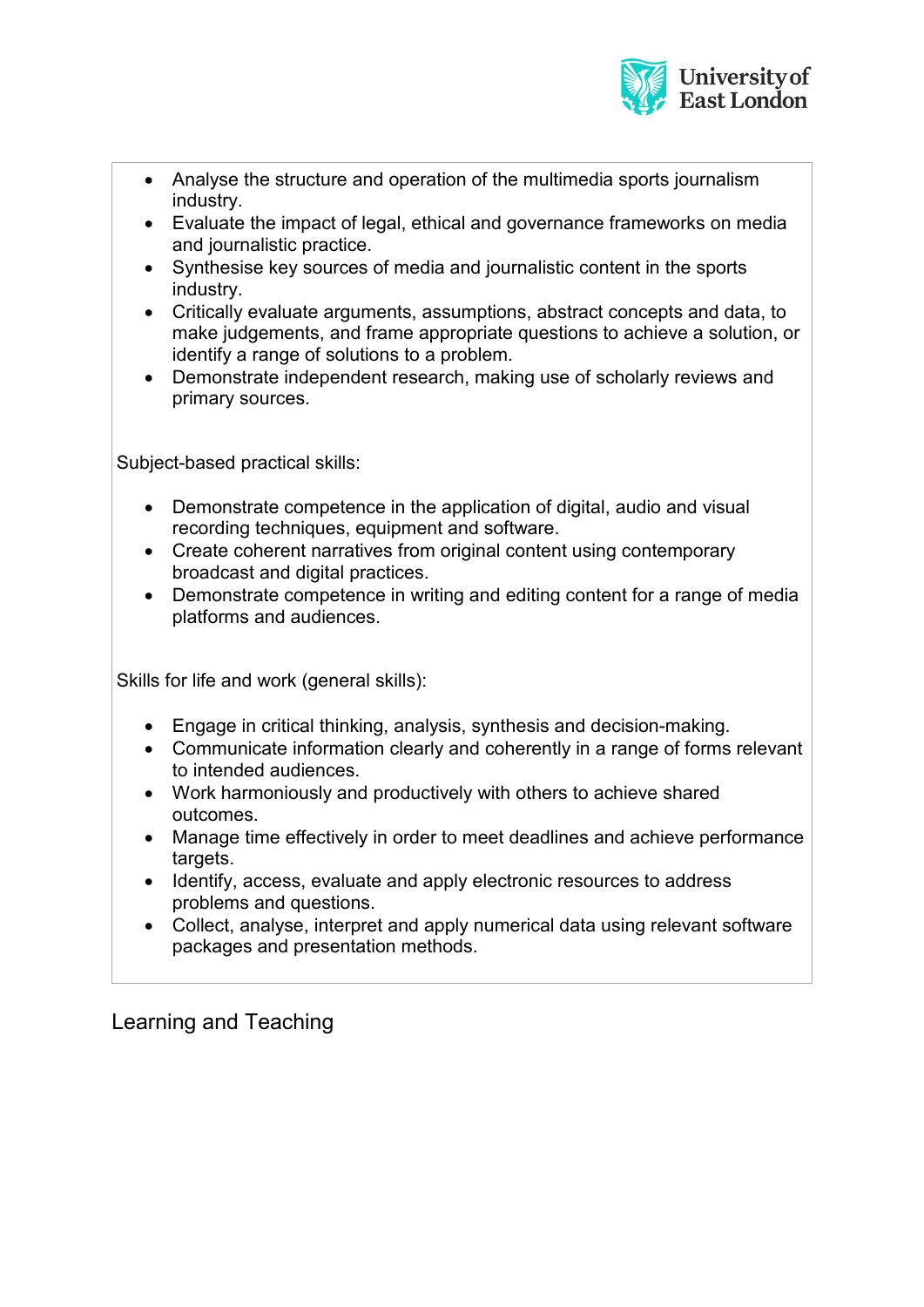

Knowledge is developed through:

- Guided reading.
- Knowledge-based activities with feedback.
- Online discussions and activities.

Thinking skills are developed through:

- Reflective activities with feedback.
- Online discussions and activities

Practical skills are developed through:

- Practical activities, using equipment, with feedback.
- Organised news days, with feedback.
- IT activities, with feedback.
- Research skills-based activities with feedback.

Skills for life and work (general skills) are developed through:

- The demands of the study medium (e.g. distance learning).
- Planning activities with feedback.
- Project work.
- Internships where students apply classroom skills in a working environment.

Students participate in an induction course which includes introductions to key academic and support staff, the structure and delivery of the course, training in the use of the Virtual Learning Environment (VLE), introductions to learning resources and skills support, and a range of familiarisation activities. Induction also enables students to meet the other members of their course and to learn about extracurricular opportunities.

This course is delivered in a professional environments reflective of that in which students aspire to work. Being located in such venues gives students regular opportunities to apply their learning and to observe the relevance of the course to professional practice.

A diverse range of learning and teaching approaches are used as appropriate to each module. Across the course students benefit from regular contact through lectures, seminars, workshops, tutorials and practical sessions.

Proactive use of the VLE and mobile technologies engages students with the broader knowledge base upon which the course is built. Integration of theory and practice is consistently emphasised to support authentic learning, wherever possible utilizing problem-based approaches, live case studies, production tasks, and broadcast studio scenarios.

Each module has a VLE site, which provides support for module-level learning, links to further resources, and information relating to directed and self-directed study. Each course has a named Course Leader who serves as a key point of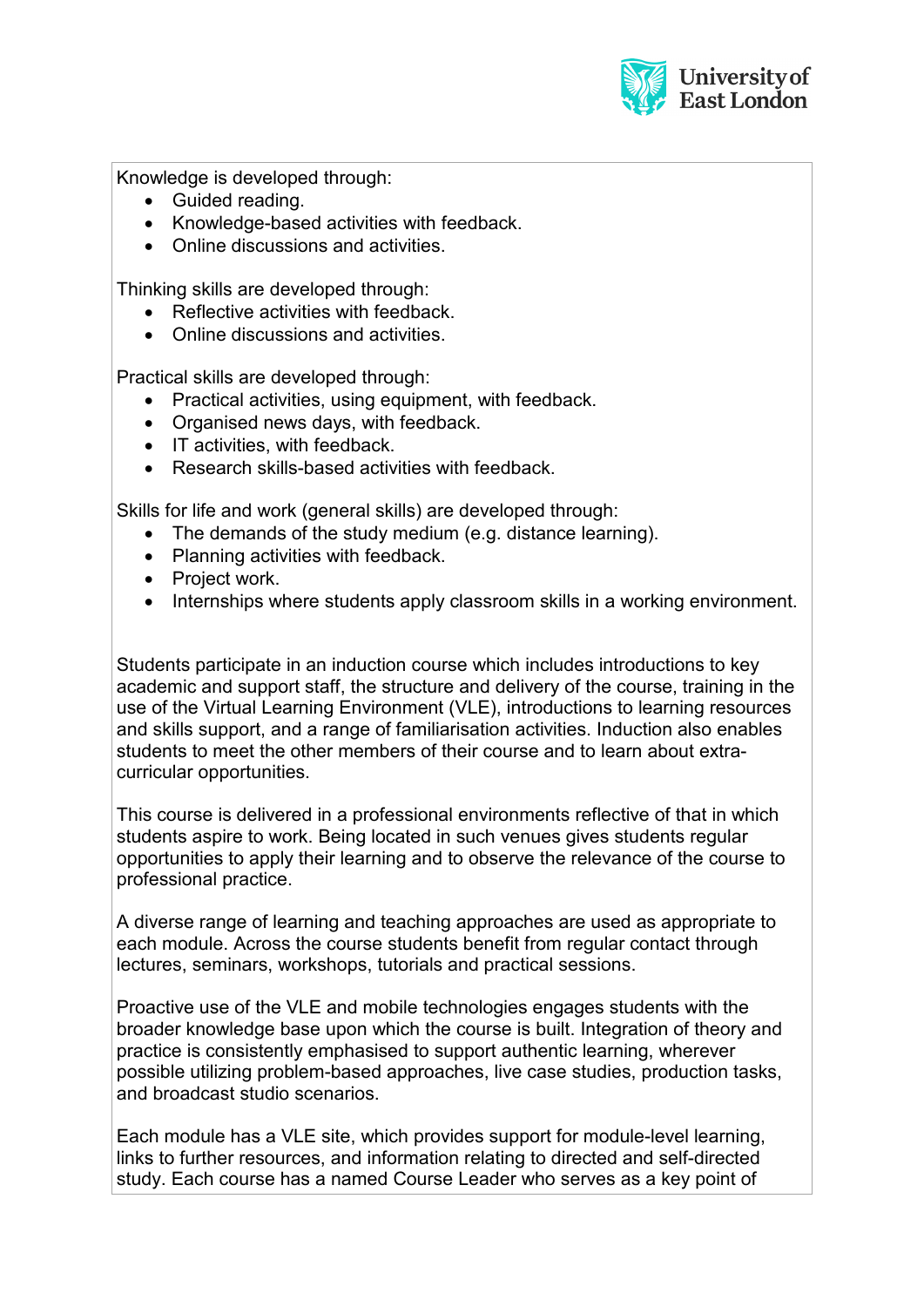

contact for students. A course VLE site supports the development of a cohort identity, and enables the sharing of resources relating to the course context and employability. Course events offer further support for employability.

#### Assessment

A range of assessment types are used across the course, as appropriate to each module. Assessment is predominantly continuous, employing items such as academic essays, reports, case study analyses, presentations, client challenges, portfolios, reflective writing as well as practically-oriented items such as digital journalism, radio and television broadcast projects.

Applied assessment tasks are used as far as possible to enable students to link theory with practice, thereby assessing knowledge and understanding alongside subject-specific skills and key skills. Students also participate in group assessments to develop their professional skills.

Students with disabilities and/or particular learning needs should discuss assessments with the Course Leader to ensure they are able to fully engage with all assessment within the course.

#### Work or Study Placements

n/a

#### Course Structure

All courses are credit-rated to help you to understand the amount and level of study that is needed.

One credit is equal to 10 hours of directed study time (this includes everything you do e.g. lecture, seminar and private study).

Credits are assigned to one of 5 levels:

3 Equivalent in standard to GCE 'A' level and is intended to prepare students for year one of an undergraduate degree course.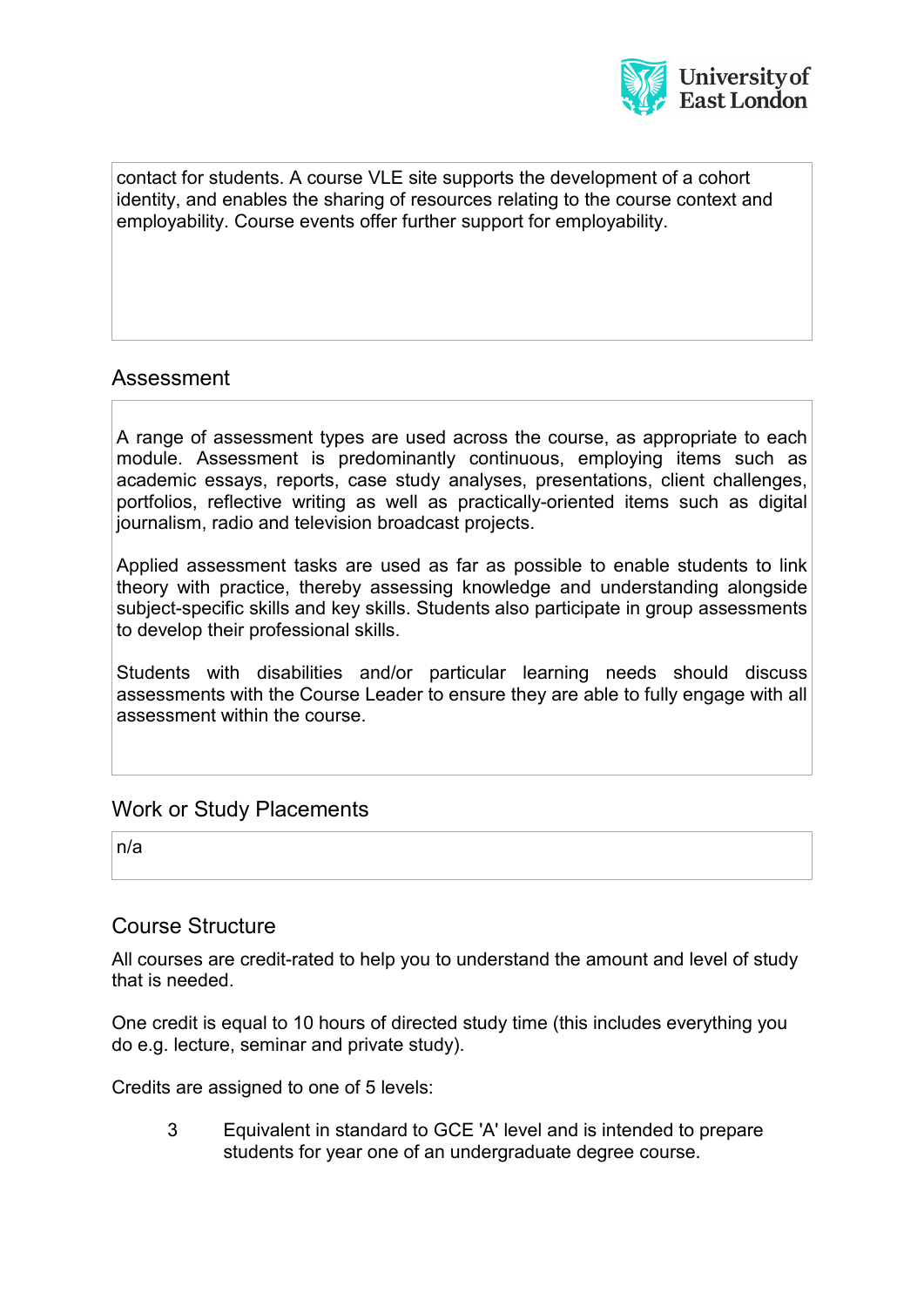

- 4 Equivalent in standard to the first year of a full-time undergraduate degree course.
- 5 Equivalent in standard to the second year of a full-time undergraduate degree course.
- 6 Equivalent in standard to the third year of a full-time undergraduate degree course.
- 7 Equivalent in standard to a Master's degree.

Courses are made up of modules that are each credit weighted.

The module structure of this course:

| Level          | <b>Module</b><br>Code | <b>Module Title</b>                          | <b>Credit</b><br>Weighting | <b>Core/Option</b> | <b>Available by</b><br><b>Distance</b><br>Learning?<br>Y/N |
|----------------|-----------------------|----------------------------------------------|----------------------------|--------------------|------------------------------------------------------------|
| $\overline{4}$ | <b>UD4000</b>         | Industry<br>Competencies<br>(Mental Wealth)  | 20                         | Core               | N                                                          |
| $\overline{4}$ | <b>UN4003</b>         | Introduction to Sports<br>Journalism         | 20                         | Core               | N                                                          |
| $\overline{4}$ | <b>UN4006</b>         | Social and Digital<br>Sports Journalism      | 20                         | Core               | N                                                          |
| $\overline{4}$ | <b>UN4002</b>         | Sport, Media and<br>Society                  | 20                         | Core               | N                                                          |
| $\overline{4}$ | <b>UN4005</b>         | <b>Principles of Sports</b><br>Journalism    | 20                         | Core               | N                                                          |
| $\overline{4}$ | <b>UN4000</b>         | Introduction to<br><b>Broadcasting</b>       | 20                         | Core               | N                                                          |
|                |                       |                                              |                            |                    |                                                            |
| 5              | <b>UD5010</b>         | <b>Industry Readiness</b><br>(Mental Wealth) | 20                         | Core               | N                                                          |
| 5              | <b>UN5001</b>         | <b>Applied Digital</b><br>Journalism         | 20                         | Core               | N                                                          |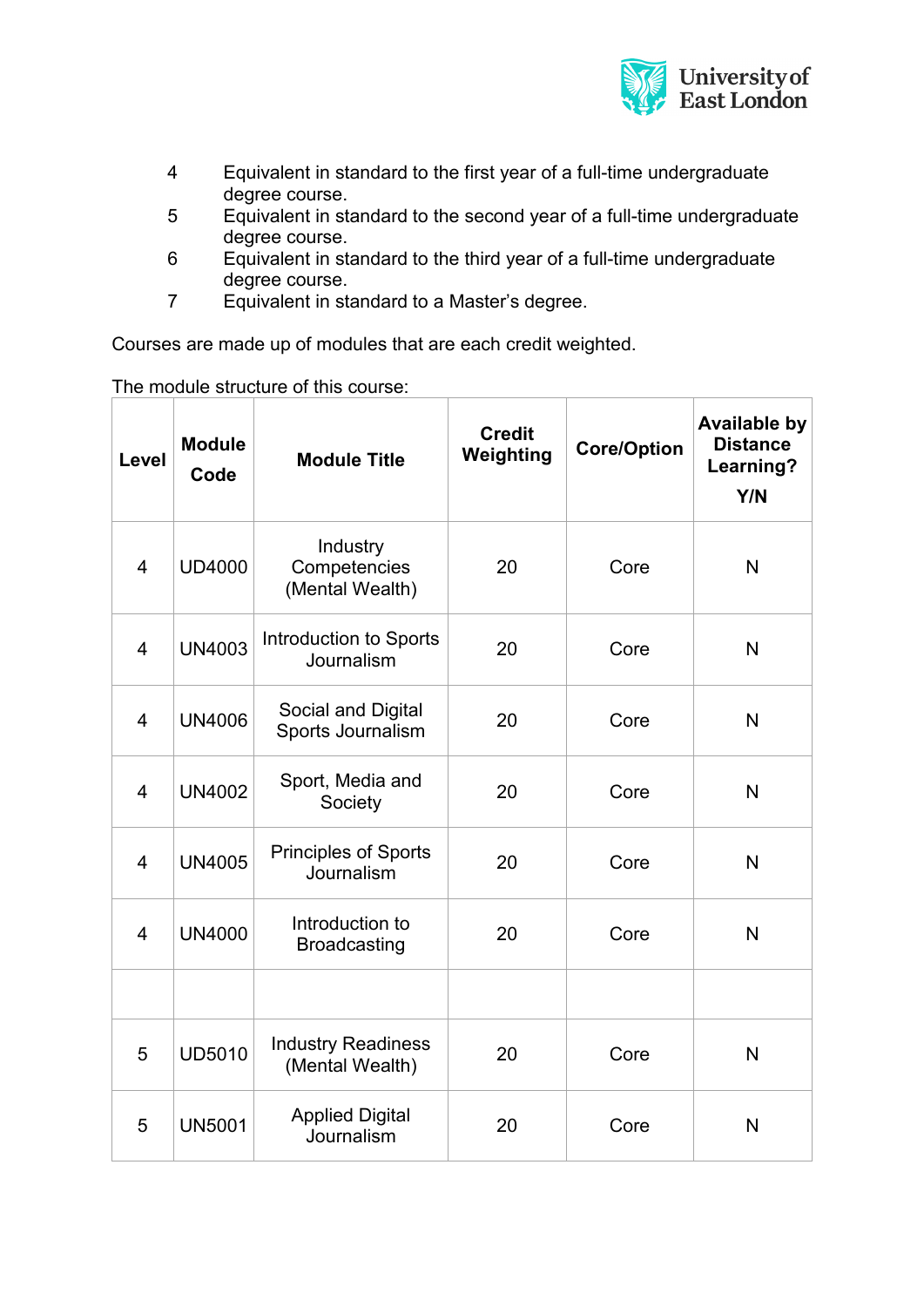

| 5               | <b>UN5003</b> | <b>Media Law and Ethics</b>                                    | 20 | Core | N |
|-----------------|---------------|----------------------------------------------------------------|----|------|---|
| 5               | <b>UD5013</b> | <b>Research Methods</b>                                        | 20 | Core | N |
| 5               | <b>UN5002</b> | <b>Practising Sports</b><br>Journalism                         | 20 | Core | N |
| 5               | <b>UN5004</b> | <b>TV Studio Production</b>                                    | 20 | Core | N |
|                 |               |                                                                |    |      |   |
| 6               | <b>UD6014</b> | <b>Professional Project</b>                                    | 40 | Core | N |
| $6\phantom{1}6$ | <b>UN6000</b> | <b>Advanced Journalism</b><br><b>Skills</b>                    | 20 | Core | N |
| $6\phantom{1}6$ | <b>UN6003</b> | <b>Sports Public</b><br><b>Relations and</b><br>Communications | 20 | Core | N |
| 6               | <b>UD6012</b> | <b>Industry Engagement</b><br>(Mental Wealth)                  | 20 | Core | N |
| 6               | <b>UN6005</b> | <b>Digital Futures</b>                                         | 20 | Core | N |
|                 |               |                                                                |    |      |   |

Additional detail about the course module structure:

A core module for a course is a module which a student must have passed (i.e. been awarded credit) in order to achieve the relevant named award.

The overall credit-rating of this course is 360 credits. If for some reason you are unable to achieve this credit you may be entitled to an intermediate award, the level of the award will depend on the amount of credit you have accumulated. You can read the University Student Policies and Regulations on the UEL website.

Course Specific Regulations

n/a

Typical Duration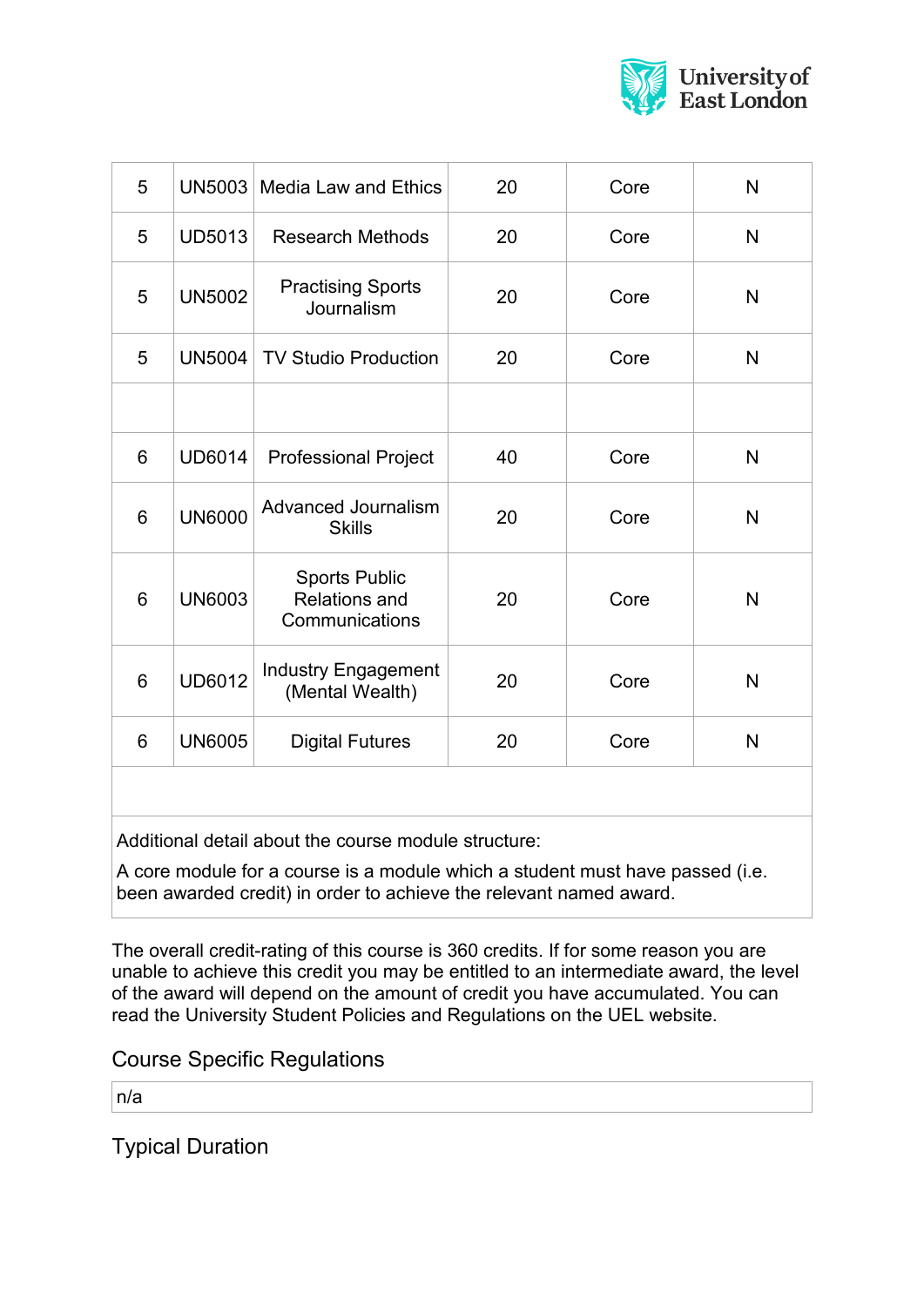

The expected duration of this course is three years full-time.

A student cannot normally continue study on a course after 4 years of study in fulltime mode unless exceptional circumstances apply and extenuation has been granted.

## Further Information

More information about this course is available from:

- The UCFB web site (www.ucfb.ac.uk)
- The course handbook
- Course Leader
- Module Leader

All UEL courses are subject to thorough course approval procedures before we allow them to commence. We also constantly monitor, review and enhance our courses by listening to student and employer views and the views of external examiners and advisors.

Additional costs:

- Accommodation Students are required to attend face to face classes as part of the course. Students are responsible for arranging their own accommodation if it is required to support timely access to course dates. Costs will be dependent on the students' choice of accommodation. If assistance if required to identify suitable accommodation this can usually be provided. Costs for city centre accommodate vary dependent on times, these are likely to be between £50-£150 per night.
- Stationery equipment paper and pens are required. Costs will vary dependent of student choice.
- Books, journals and periodicals books will be available to access in the UCFB and UEL library. If students wish to purchase books they can do so, however this is not a requirement.
- Printing printing credits are required to print documents on UCFB sites. Copies are 5p for black and white and 15p for colour.
- DBS checks typically up to £50
- Field trips contribution requested

Alternative Locations of Delivery